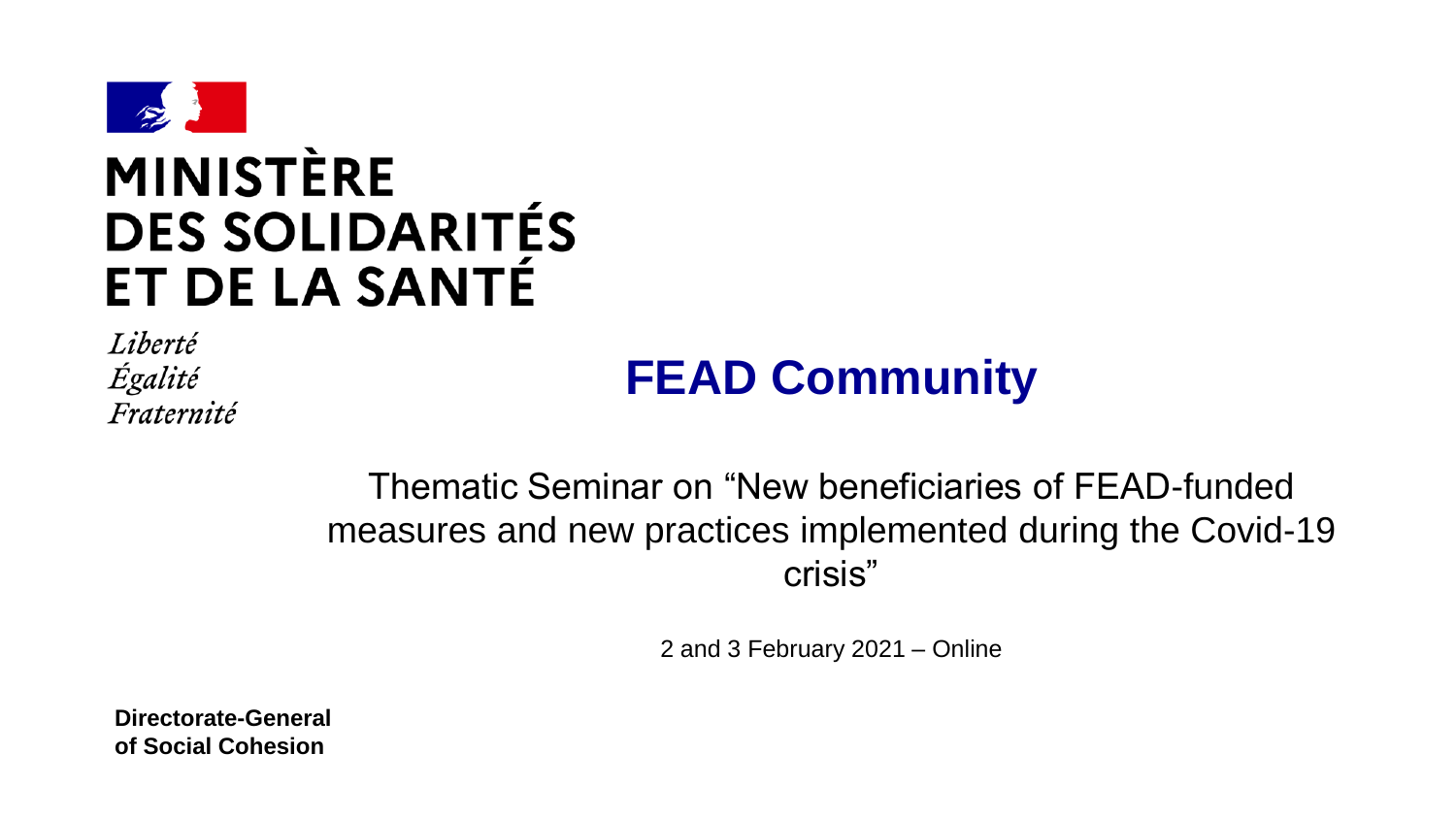



## **Introduction**

The FEAD Community brings together the Managing Authorities of the Fund for European Aid to the Most Deprived (FEAD) and the programme's partner organisations **two to three times a year** in the occasion of thematic seminars.

The European Commission has selected the French Managing Authority of FEAD to **host the next Thematic Seminar**, organised online on 2<sup>nd</sup> and 3<sup>rd</sup> February 2021, on **'New beneficiaries of FEADfunded measures and new practices implemented during the Covid-19 crisis'.** The four French partner organisations of FEAD will be present at this meeting.

For this occasion, the Directorate-General for Social Cohesion will record a 20-minute **video presentation** that can be watched by the participants before the Thematic Seminar.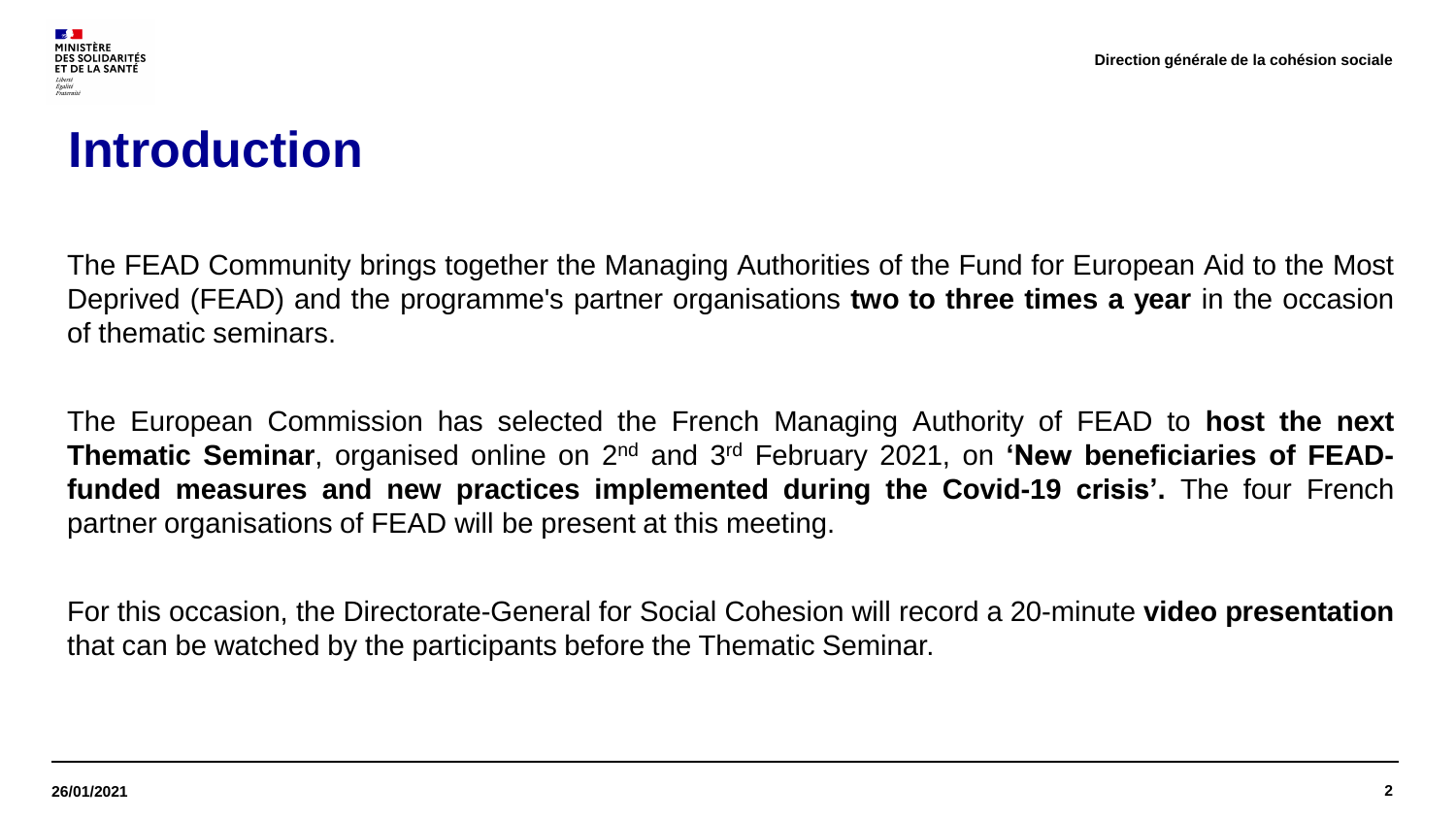## **Overview of the key figures of FEAD in France – 1/2**

- 12% of the policy to tackle food insecurity is based on FEAD funding.
- 1) In France FEAD finances a **centralised food supply market** for approximately **EUR 90 millions/year** to the benefit of 4 organisations :
	- The French Federation of Food Banks (*Fédération française des banques alimentaires -FFBA*),
	- Restos du cœur
	- Secours populaire français,
	- The French Red Cross (*Croix-Rouge française*).
- ➢ Around thirty basic products are delivered to **350 delivery points** and ultimately distributed to nearly **9,000 distribution points**, thanks to the essential support of nearly **200,000 volunteers** working with the end beneficiaries.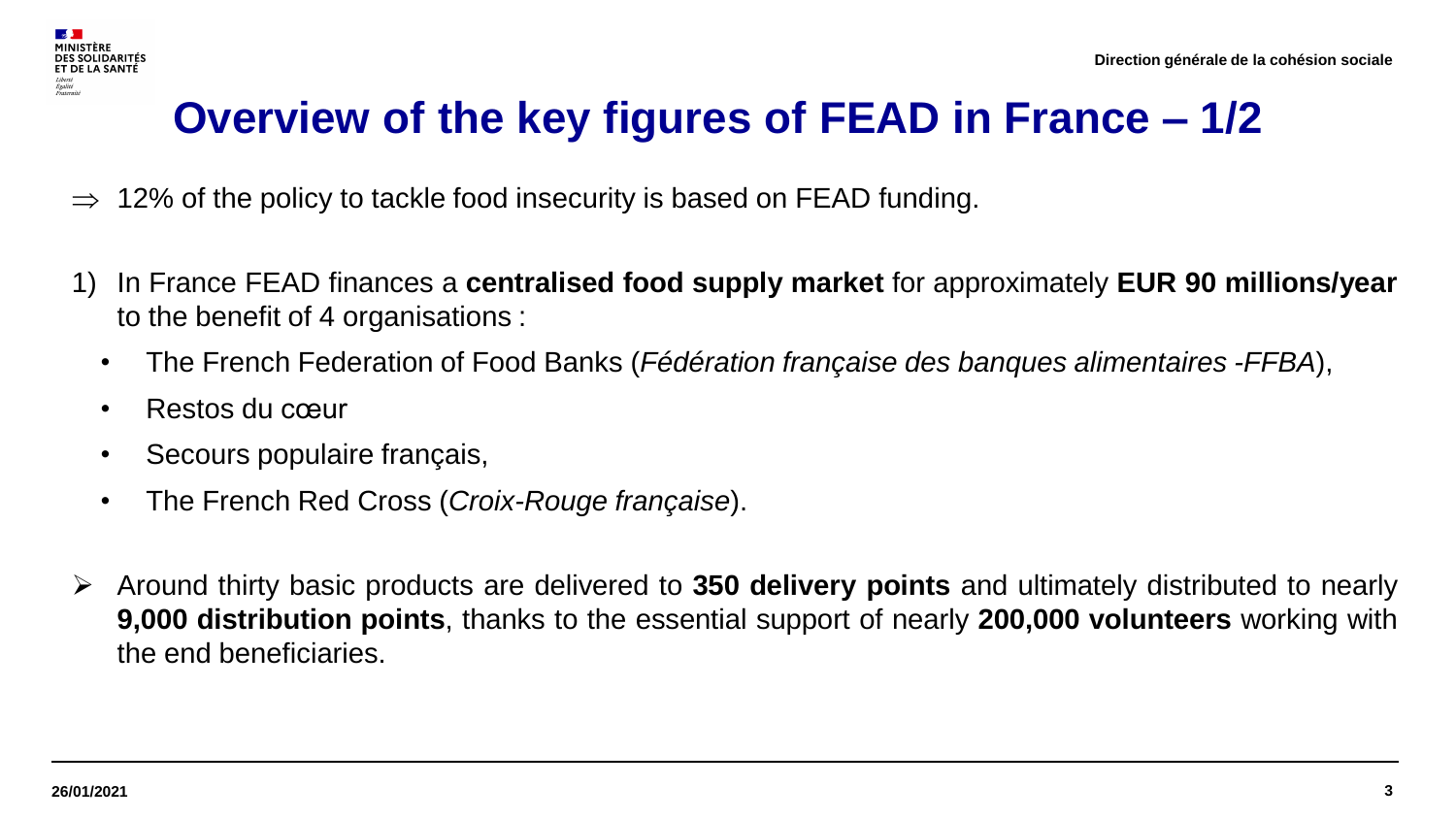#### **SALE ET DE LA SANTÉ** .<br>Egalité<br>Fraternité

## **Overview of the key figures of FEAD in France – 2/2**

- ➢ FEAD is an **important supply source** for the organisations: the 80,000 tons of FEAD commodities represent on average 30% of the total quantity distributed to the most deprived. Around 4.8 million people are beneficiaries of food aid in France, of which **4.3 million receive aid from FEAD**.
	- There are **13 million** FEAD end beneficiaries in Europe Spain and Italy are the two countries with a FEAD programme comparable to France (in terms of scale and management system) and have respectively about 1.5 million and 2.8 million FEAD end beneficiaries.
- 2) Alongside FEAD, the policy to tackle food deprivation in France is based on the provision of diversified responses, with the development of mechanisms that do not rely on the distribution of food aid and aim to direct the system towards greater autonomy and prevention, such as, for example:
	- Support of territorial food projects;
	- Launch of a call for innovative projects focused on the target groups;
	- Support of the development of 'food third-places'.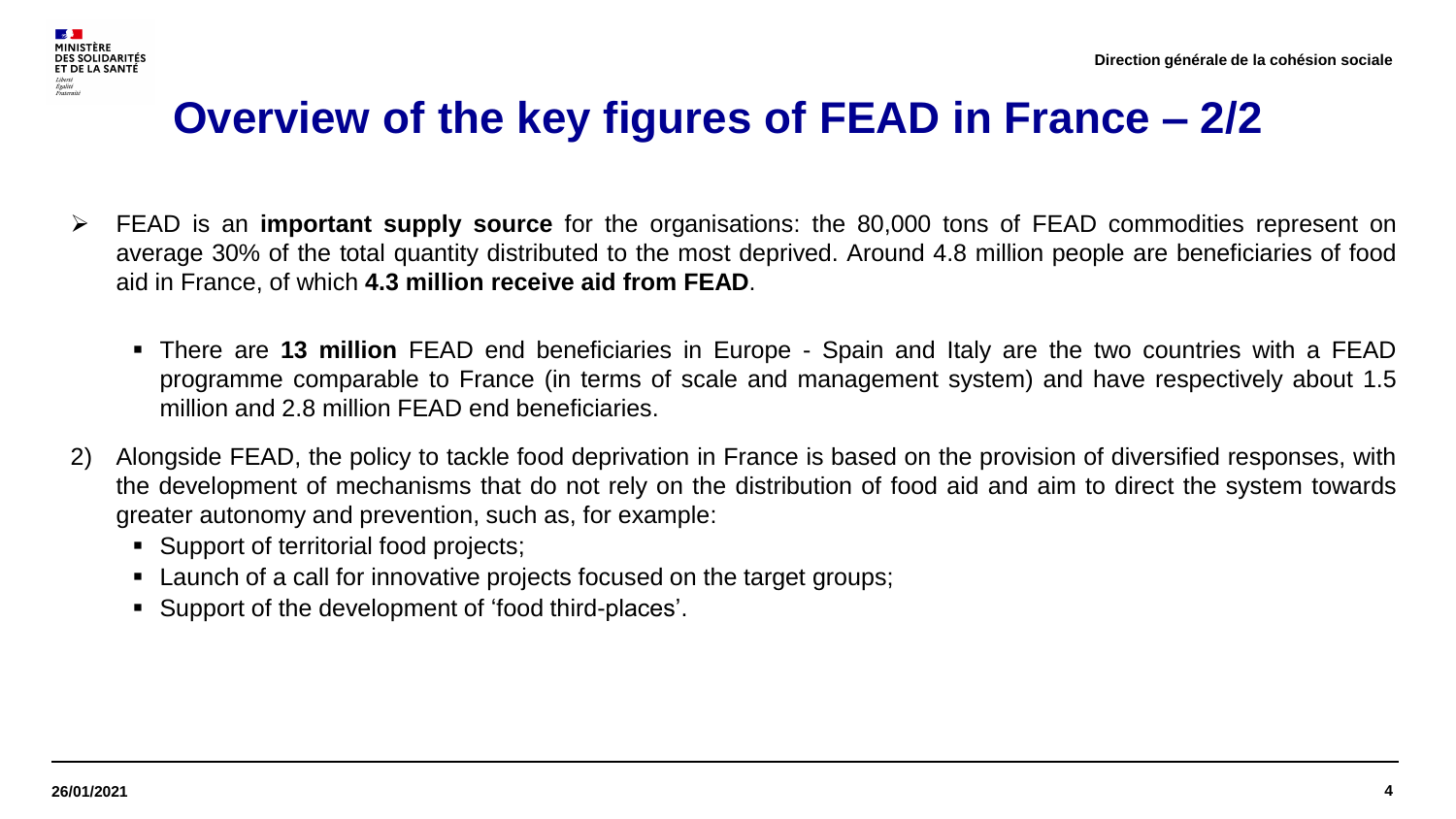

## **Need to respond to the sharp increase in the number of FEAD beneficiaries from spring 2020 - 1/2**

- ➢ The active circulation of the virus in France led to the introduction of an initial confinement from 17 March to 11 May 2020, which had a **threefold effect** on vulnerable groups:
- A reduction, at the beginning of the confinement, **in the food aid provided by organisations**: nearly 60% of volunteers are senior citizens, and therefore more vulnerable to the virus.
- A **slowdown** and, in some sectors, a standstill of economic activities, leading to a **loss of income** for already vulnerable groups.
- An **increase in financial burdens** for some groups, especially single mothers, due to the closure of schools and therefore school canteens.
- ➢ FEAD's partner organisations have thus noted an **increase of almost 40%** in the number of food aid beneficiaries. The health crisis has thus led to "new clients" for the organisations, in particular students, independent entrepreneurs, restaurant owners and craftsmen: it is estimated that there were around **7 million** people in a situation of food deprivation in France by the end of 2020.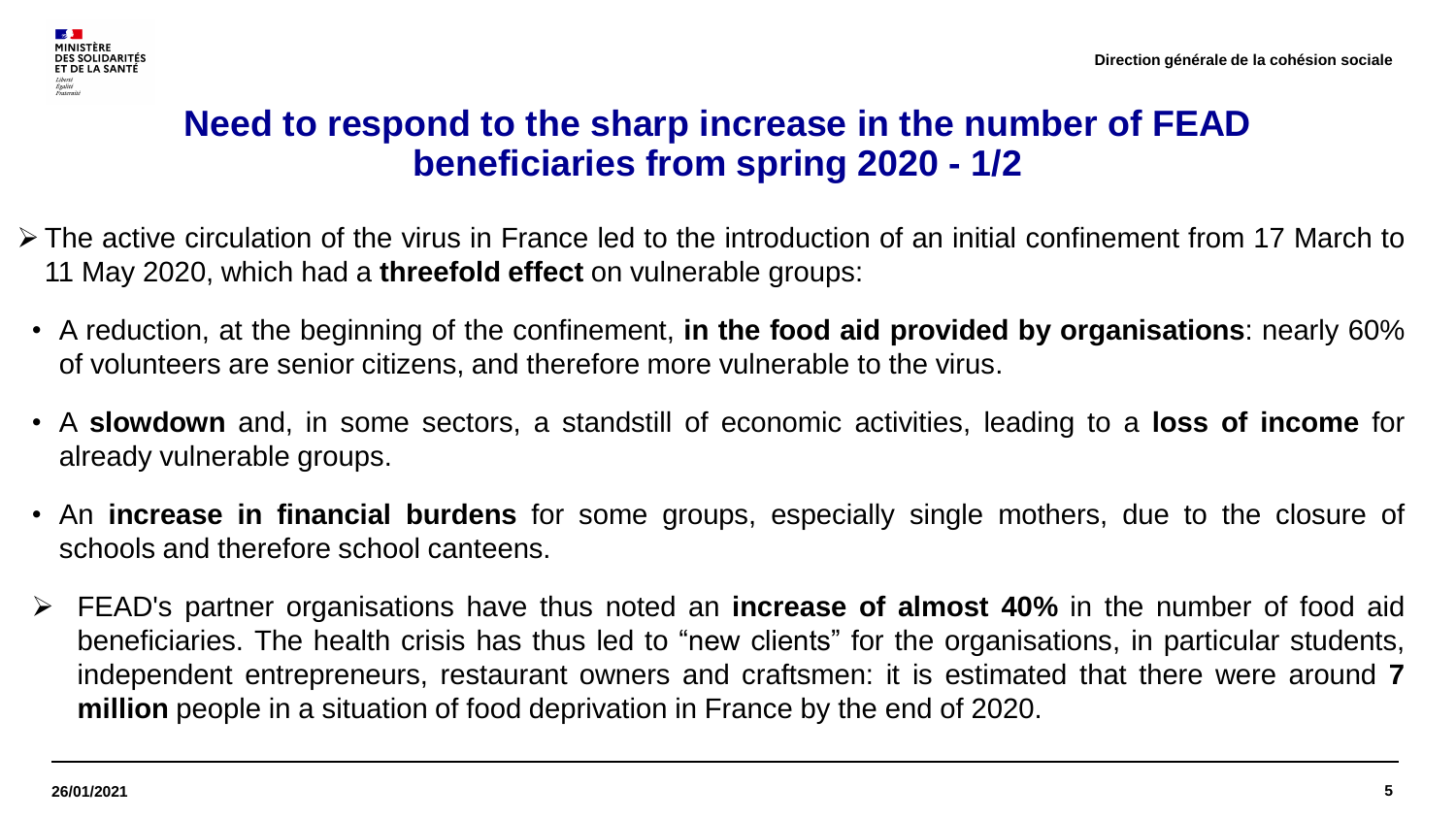

## **Need to respond to the sharp increase in the number of FEAD beneficiaries from spring 2020 - 2/2**

- ➢ At the European level, the situation of almost **110 million people,** already affected or at risk of poverty, has worsened as a result of the health crisis (*source: European Parliament, amendment proposed when the FEAD Regulation was modified*);
- ➢ The emergence of these 'new groups' has prompted organisations to adapt their activities:
	- For instance: The French Federation of Food Banks (FFBA) will present during this FEAD Community Thematic Seminar its partnership with the Regional Centre for University and School Work (CROUS) in the Nouvelle Aquitaine Region to distribute food parcels to the most disadvantaged students.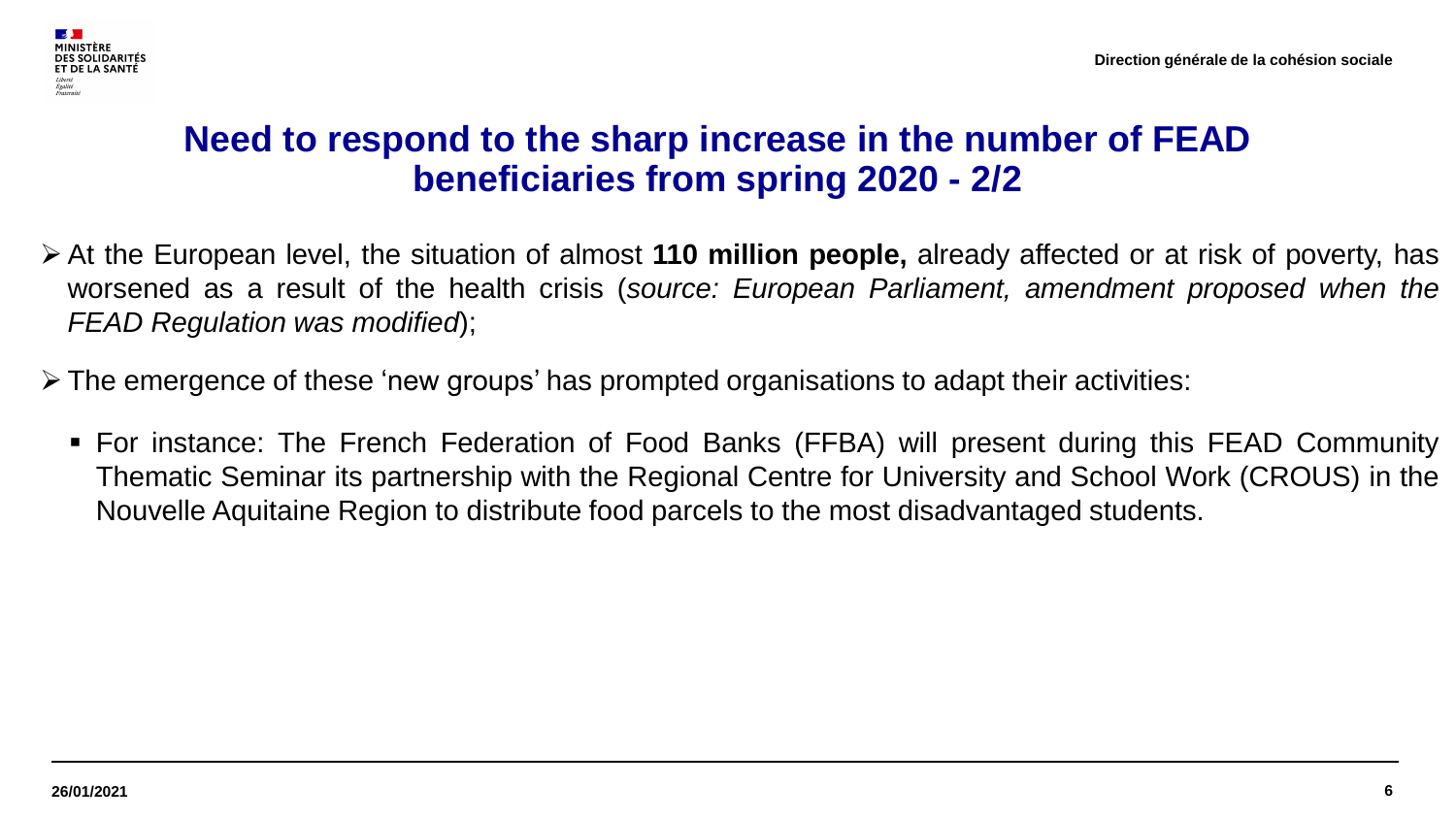

## **Complementary purchases of FEAD products with a simplified logistical process, in response to the crisis**

In response to the organisations' warning about supply difficulties regarding some ways of obtaining food products, in particular through collection, and in order to avoid a disruption of supply in the organisations' networks, the Directorate-General for Social Cohesion was able to conclude a series of public contracting amendments for the FEAD 2019 campaign in the spring of 2020.

- ➢ These food purchases, although financed by national credits, were supported by the market and the organisations of FEAD with almost **EUR 3 million of purchases for 6 basic food items** delivered as of Summer 2020.
- ➢ In order to speed up the delivery of the products, the usual FEAD logistics process was **simplified** and the UGAP, the public institution specialised in purchasing, was called upon to **centralise the initial deliveries** of food products and ensure their distribution to the organisations throughout France.

In complement to FEAD, during the crisis some organisations developed local food distribution channels. This is the case, for example, of the Secours Populaire Français (SPF), which will present during this FEAD Community its "Solidarity Popular Markets" initiative, which aims to enable farmers to offer quality products at local level to vulnerable groups.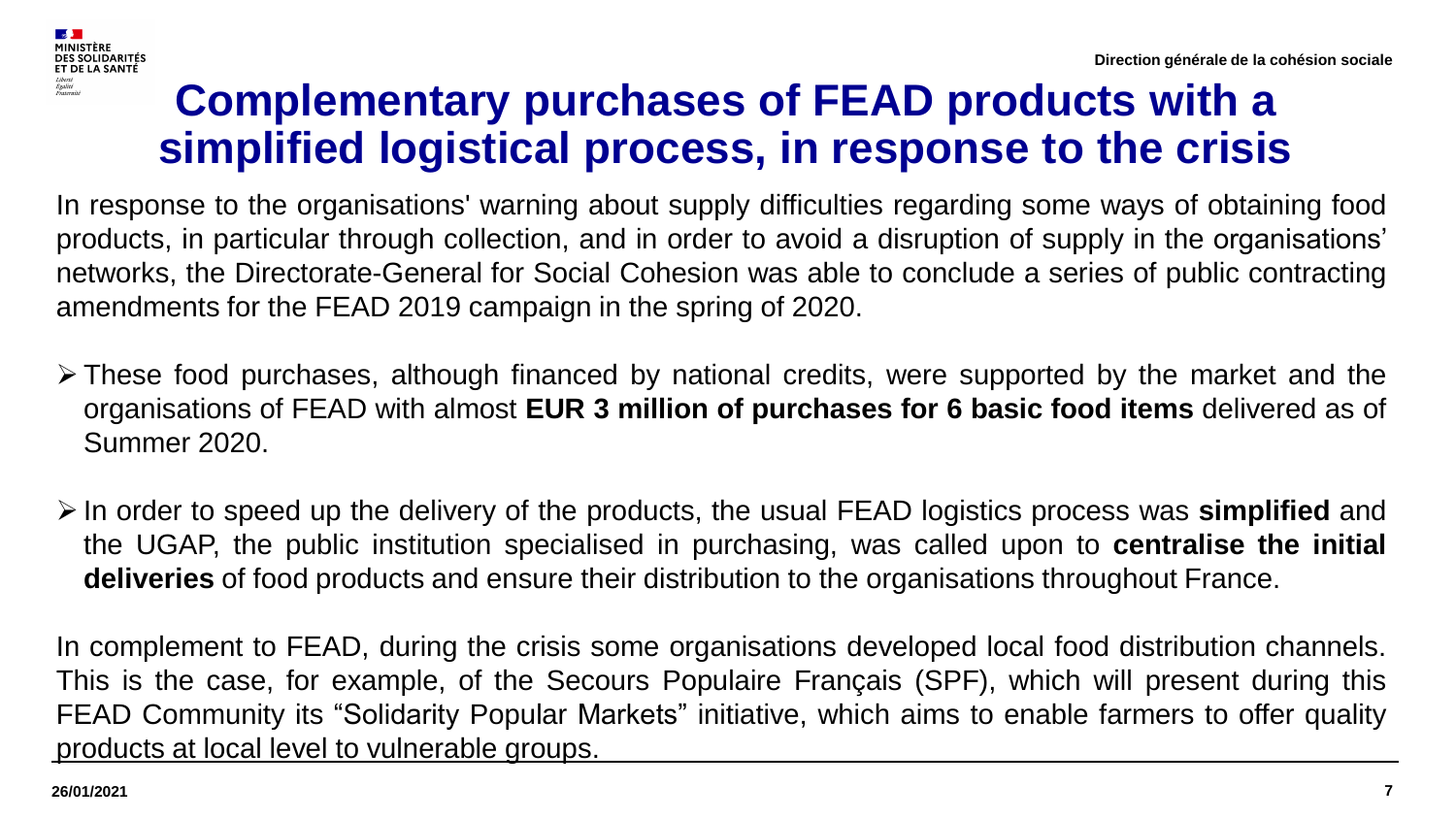

## **Distribution of food vouchers financed by FEAD in Mayotte**

- ➢ The European Parliament and the Council adopted a **new Regulation** on 23 April 2020 amending the Regulation n° 223/2014 on FEAD and introducing the possibility to implement food vouchers financed by the FEAD.
- ➢ This new food vouchers scheme has been developed by France **only on the island of Mayotte** for a total amount of EUR 2.6 millions. The operation began in April 2020 and is led by the territorial delegation of the French Red Cross (CRF), a major player in the territory of Mayotte.
- ➢ **7 areas** of intervention have been identified in Mayotte and the local French Red Cross is acting as a focal point for associations and social actors in the region.
- ➢ Food vouchers are made **available free of charge** and are **distributed** to almost 8,000 families in Mayotte.
	- On a practical level, these food vouchers are issued by three distribution groups in Mayotte and can be used by end beneficiaries in partner stores.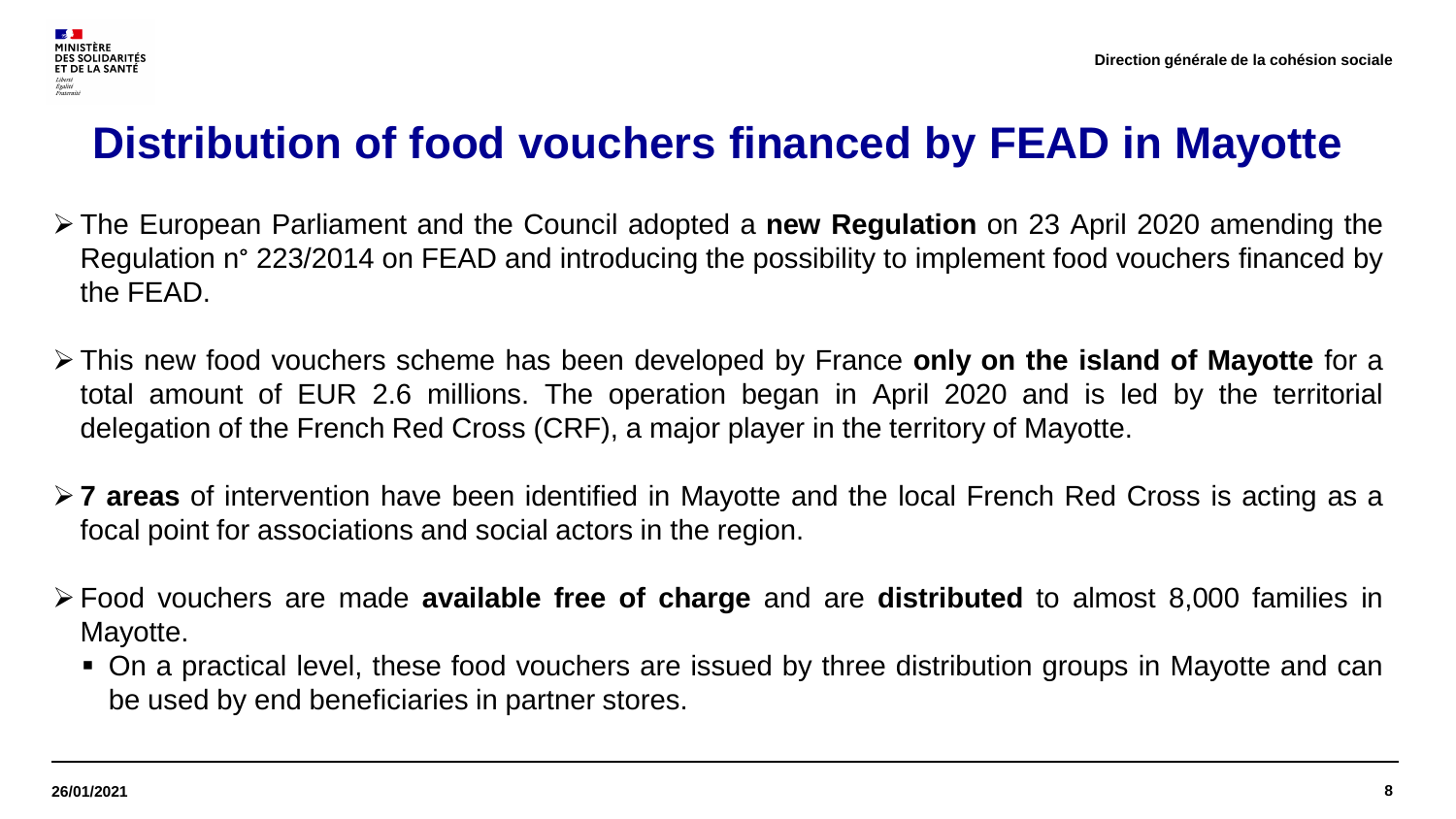

## **Adaptation of the management rules applicable to FEAD partner organisations**

The health crisis has led to a **relaxation of the management rules** that usually structure the management of FEAD by the 4 partner organisations of the programme in France:

- ➢ **Fungibility of FEAD food products** it was decided that FEAD food products can be distributed to organisations that do not usually receive them, in particular to social grocery shops and organisations working with students in difficulty;
- ➢ **Flexibility for delivery arrangements** a form was sent to the organisations to change the dates and places of delivery for FEAD 2019, whose distribution was under way at the time of the first confinement in Spring 2020;
- ➢ **Postponement of the sampling** carried out by the intermediary organisation FranceAgrimer in the organisations' warehouses – the organisations kept a sample of the batches subject to controls so that they could be carried out at the end of the crisis;
- ➢ **Postponement of the deadline** for organisations to carry out the mandatory taste testing of FEAD food products.